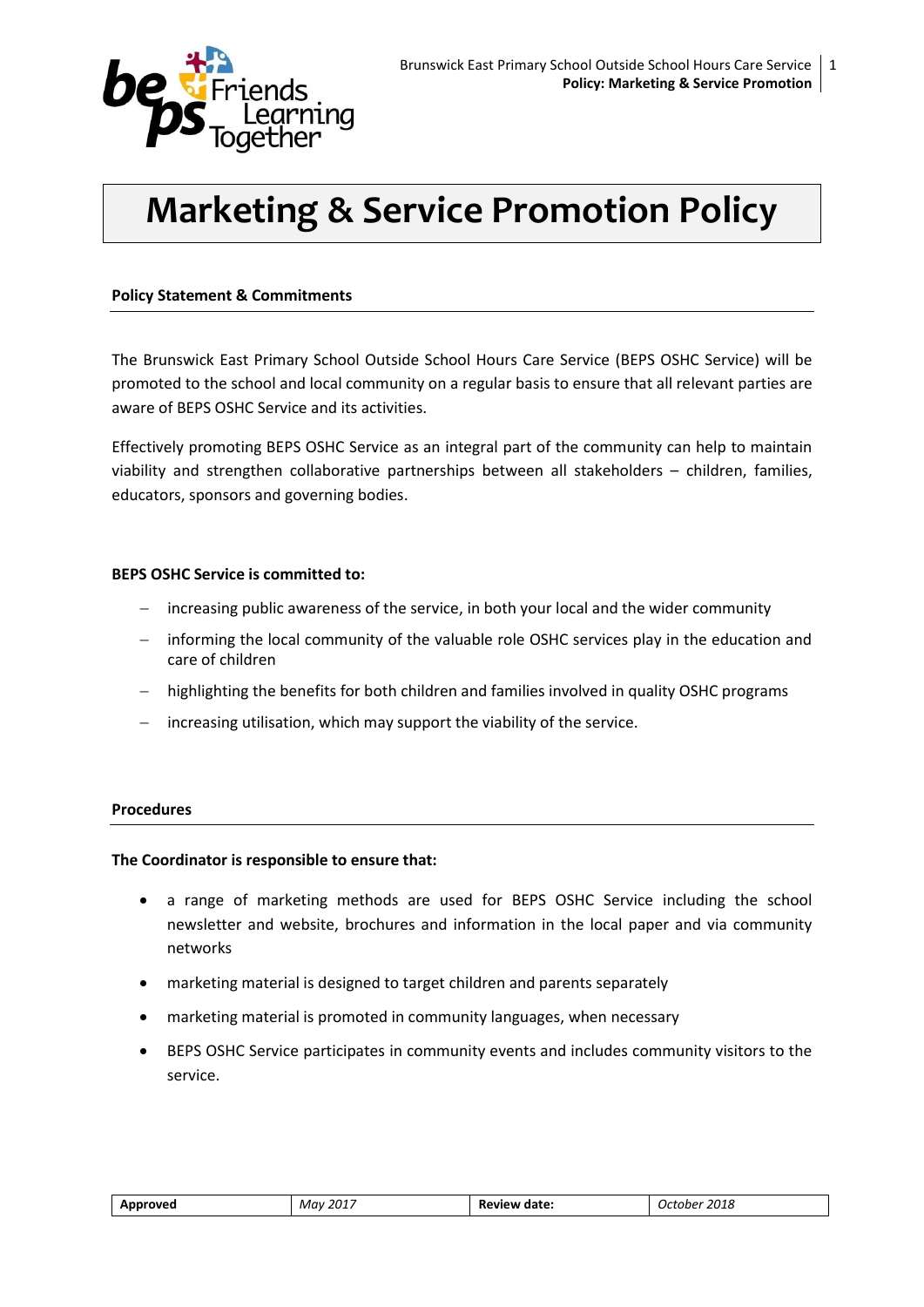### **Service information**

Information about the following will be considered for service promotion:

- the service philosophy
- the qualifications of educators
- the facilities and resources of the service
- the educational program and appropriate links to the Framework for School Aged Care (FSAC) and the National Quality Framework (NQF)
- governance and management of the service
- flexibility and accessibility of service
- the positive learning environment for children, and how it is designed and organised to engage every child
- any links with local and wider community
- that Child Care Benefit (CCB) may be claimed.

#### **Publicity campaigns**

BEPS OSHC Service **must** have School Council approval prior to starting any campaign activities.

When considering a publicity campaign, the following will be considered

- Costs.
- Marketing it may be possible to involve an OSHC parent or family member who has skills in marketing
- Image is your message consistent? Do your promotional materials look professional? What is the image your want to portray of your service? Are they reflective of your service philosophy?
- Audience know who you are pitching to and what their requirements and interests in OSHC may be.
- Contact ensure someone is available to discuss any queries that result from the publicity.

#### **Print media**

BEPS OSHC Service newsletters and websites will include:

- information about the service (governance, committees, philosophy, family involvement, policy updates, upcoming meetings, events etc.)
- information about the educational program (specific activities, events, new resources, facilities etc.)
- information about the educators (skills, qualifications, experience, interests, including information about staffing changes, work experience students etc.)
- information about the National Law and Regulations and National Quality Framework (updates, general information, the service's Quality Improvement Plan process etc.)

| າroved<br>ADI | $1201^-$<br>Mav<br>____ | date:<br>$Pov_{\text{max}}$<br><b>HAW</b><br>nŧ | 2018<br>tober<br>. .<br>___ |
|---------------|-------------------------|-------------------------------------------------|-----------------------------|
|---------------|-------------------------|-------------------------------------------------|-----------------------------|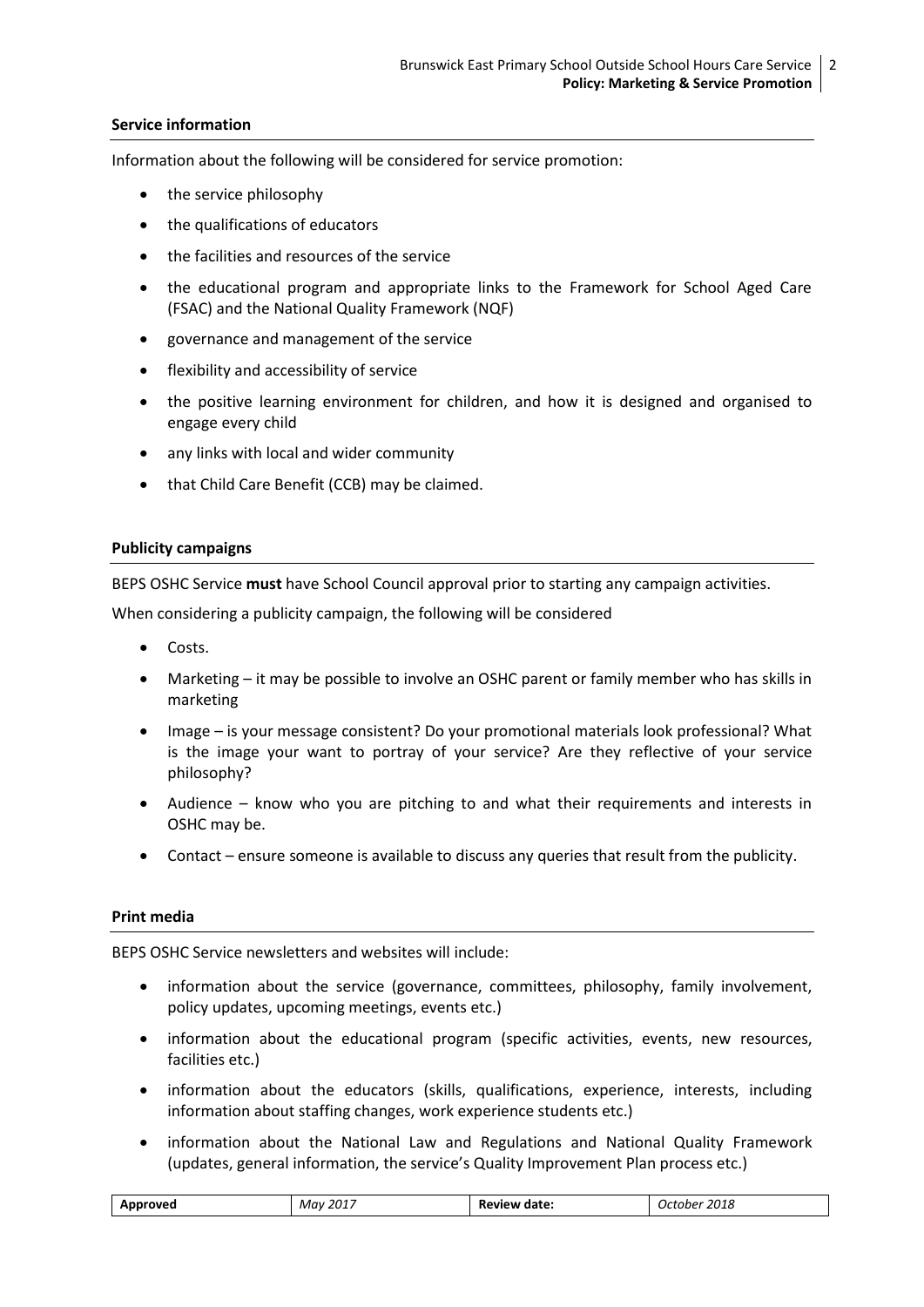- an invitation to families to contribute to the service (through committees, working bees, special events, offering specific skills or interests)
- results of surveys or specific feedback
- pictorial examples of the program children's artwork, photos, documentation (note that special consideration needs to be given to confidentiality)
- BEPS OSHC Service contact details.

#### **Information, Enrolment & Open Days**

BEPS OSHC Service utilises school events for service promotion, including:

- providing publicity material for speaking at or to assist with open days, parent information sessions, enrolment or orientation functions
- seeking any extraordinary opportunities for BEPS OSHC Service to provide care (e.g. prep early finish times, pupil-free days, public holidays etc.)
- contributing to specific information packs for newcomers to the local community (e.g. orientation and enrolment information packs for new prep families, newly arrived families, local kindergartens etc.)

#### **Information Pack, Handbook, Flyer or Internet Advertising Material**

When putting together any information, consider including:

- the service's philosophy
- salient governance information
- a program outline
- NQF service ratings
- policy information
- the curriculum (FSAC) and NQF information
- operating times
- staffing information
- enrolment procedure
- booking and cancellation information
- contact details
- the fee structure
- complaint procedures.

#### **Annual Community Events**

Special events are an excellent opportunity for BEPS OSHC Service to make links and build partnerships with the local and wider community.

- Events need to be planned well in advance and can take a lot of time and effort so it may be worth recruiting volunteers (staff, families, children) in your service to assist.
- There are many types of events OSHC services could be involved in, including cultural celebrations, end-of-year or Christmas parties, social BBQs, fetes and fundraising events.
- Children often enjoy being involved in the preparation, organisation, promotion and hosting of special events.

| 2017<br>Approved<br>Mav | date:<br>- Re'<br><b>view</b> | 2018<br>October |
|-------------------------|-------------------------------|-----------------|
|-------------------------|-------------------------------|-----------------|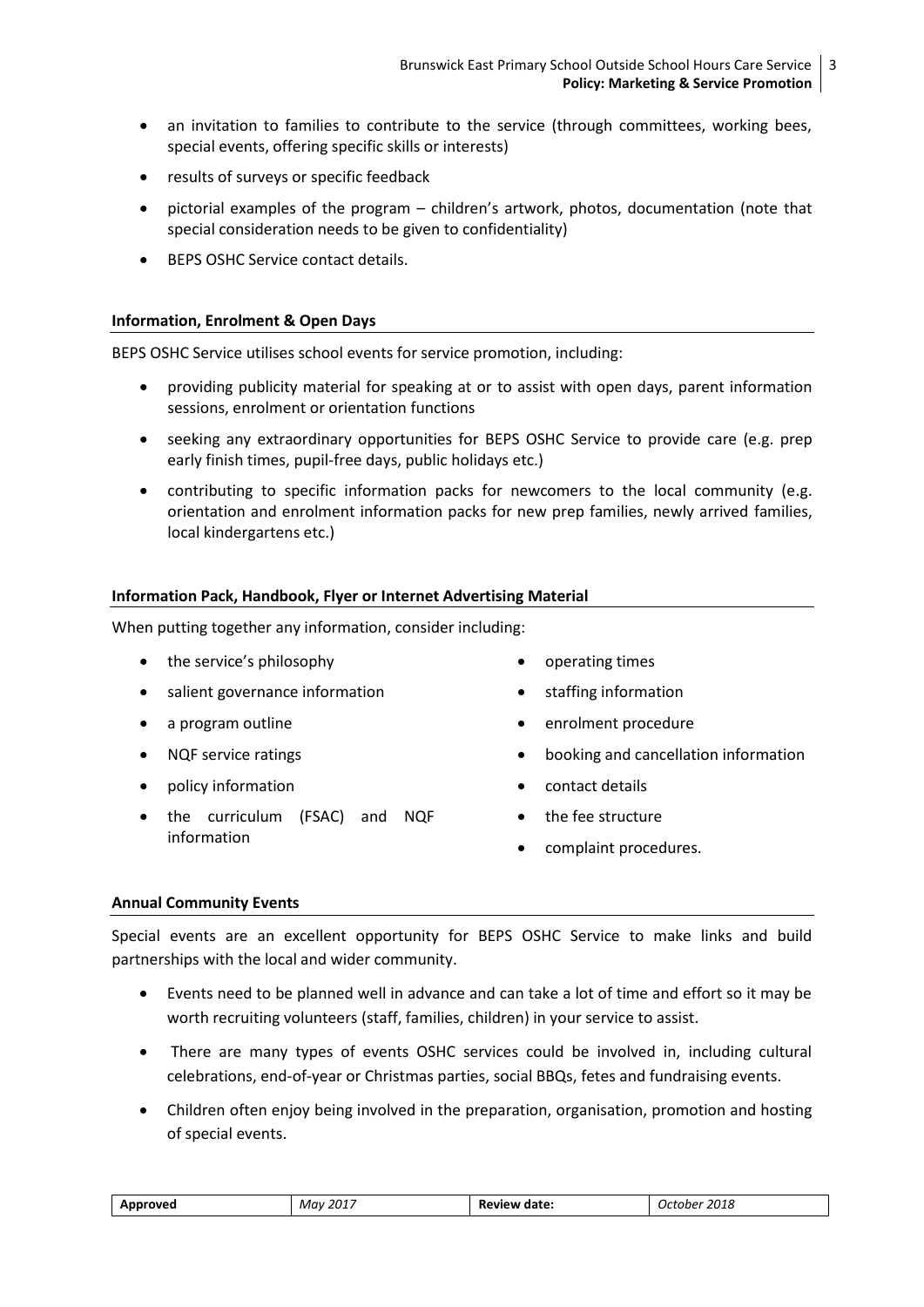When planning an event, BEPS OSHC Service will consider the following:

- Publicise widely, including your local and wider community, utilising various mediums such as posters, newsletters, school assemblies and the internet.
- Organise fun activities for the children at the event.
- Launch a new program or run a competition.
- Create displays documenting the day-to-day activities as well as special things that happen in your service.
- Celebrate openings and anniversaries.
- Provide food  $-$  it's a great incentive for people to come!
- Seeking school council approval prior to event occurring.

#### **Organisation Meetings & School Assemblies**

Presenting at school meetings or speaking at school assemblies can be a great way of promoting BEPS OSHC Service in the local community. Consider that the children from your service may be interested in speaking at such opportunities.

Public speaking opportunities can allow BEPS OSHC Service to:

- introduce new educators
- discuss special events, activities and the regular program
- acknowledge and thank individuals and organisations who have supported and contributed to your service
- advertise coming events.

#### **Signage**

Banners, signs, posters and notice boards are fantastic visual tools to inform the community about BEPS OSHC Service. Children, families and educators (particularly those with art or design skills) can assist in creating eye-catching signage for the service.

Signage promoting BEPS OSHC Service *might* include:

- children's artwork, projects and photos
- posters advertising your service and special events
- banners or murals on fences or walls
- a large sign sponsored by a local real estate agent or other businesses.

#### **BEPS OSHC Educators**

BEPS OSHC Service educators bring a wide variety of skills, experiences and resources to the service. They are the face of your service, and are an important part of successful promotion. All educators

| Approved | , 2017<br>Mav<br>$\sim$ $\sim$ $\sim$ $\sim$ | date.<br>Review | 2018<br>October<br>__ |
|----------|----------------------------------------------|-----------------|-----------------------|
|----------|----------------------------------------------|-----------------|-----------------------|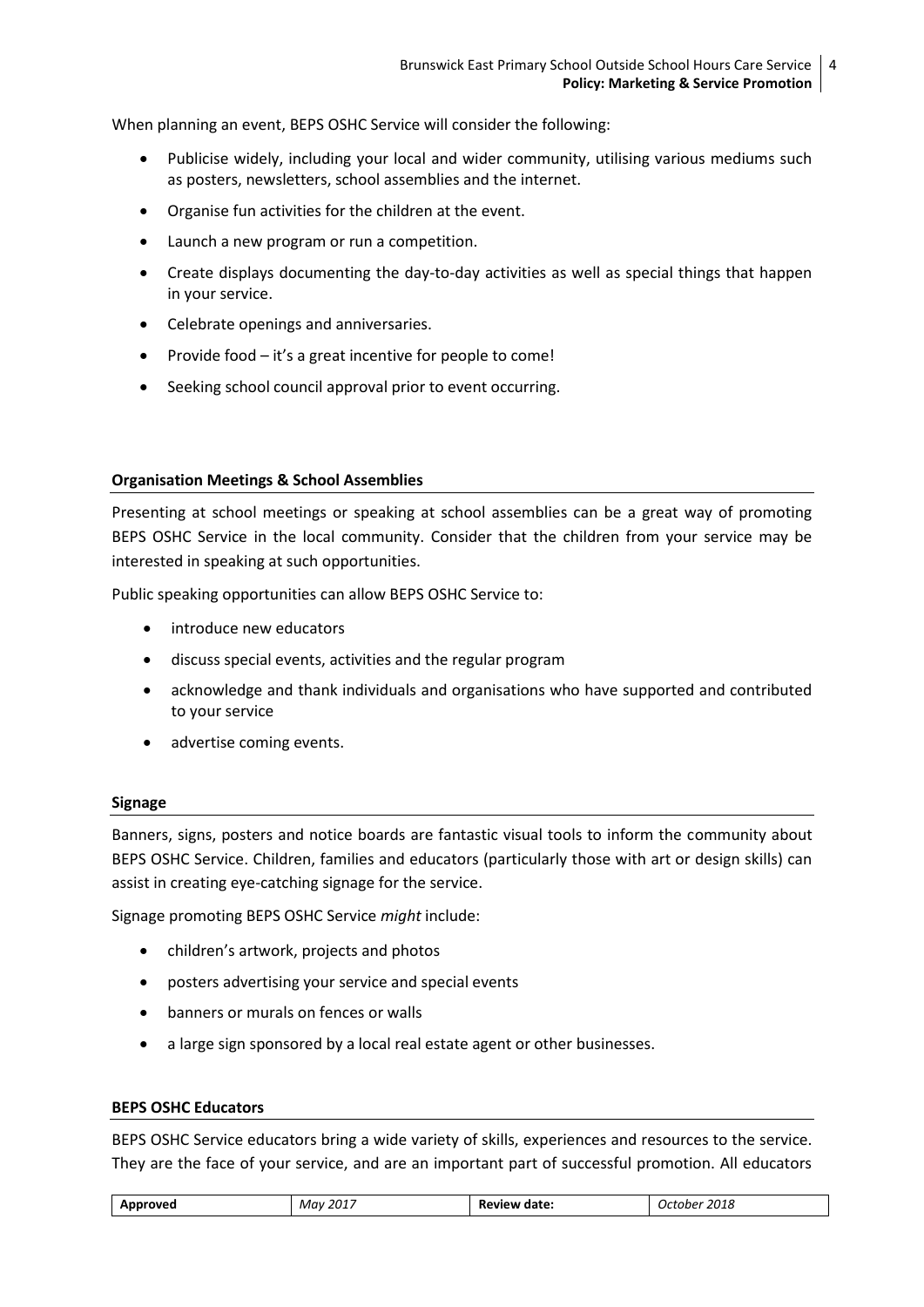are responsible for helping to build a positive organisational culture and portraying a positive image of the service.

Throughout their daily work, BEPS OSHC Service educators build respectful relationships with children and collaborative partnerships with families. It is important to families and children that the OSHC environment is safe and supportive, and educators can assist children to develop a strong sense of identity and wellbeing during their time at the service.

BEPS OSHC Service educators are responsive to children and use a range of teaching strategies to engage them in the program. Educators are competent in providing a variety of learning experiences and environments for children.

BEPS OSHC Service promotes its educators by:

- displaying photos and profiles of educators in the newsletter or on notice boards, including their qualifications, skills and interests
- ensuring they can be easily identified by providing name tags with the OSHC service name
- ensuring they are invited to meetings, special events and other functions that include the local and wider community (where appropriate)
- supporting them to further develop their skills through professional development and networking opportunities
- supporting them to engage in public-speaking opportunities promoting the service in the local community

## **Evaluation**

The National Quality Standards (NQS) requires the BEPS OSHC Service to build a professional learning community and commit to a process of continuous improvement. This means developing a process for gathering feedback and evaluations from all parties, including the voice of all stakeholders, such as the educators, the children and their families, any sponsors or governing organisation, and the local and wider community. Evaluation and critical reflection are an integral part of an effective cycle of planning and self-assessment, which helps to develop a service's ongoing Quality Improvement Plan (QIP).

## **Feedback from children**

Children are primary stakeholders of a service, and their thoughts, interests and ideas are included in all aspects of program and service delivery at BEPS OSHC Service. Children can provide both formal feedback (through written and verbal surveys) and informal feedback (through their behaviour and conversations).

Educators' observations of children and documentation of their learning provides a valuable tool for evaluating and critically reflecting on all aspects of the program and service delivery. NQS requires educators to be focused, active and reflective in designing and delivering a program that is based on children's knowledge, ideas, culture, abilities and interests.

| 2017<br>2018<br>Mav<br>date<br>Approved<br>October<br>:view<br>n. |  |  |  |  |
|-------------------------------------------------------------------|--|--|--|--|
|-------------------------------------------------------------------|--|--|--|--|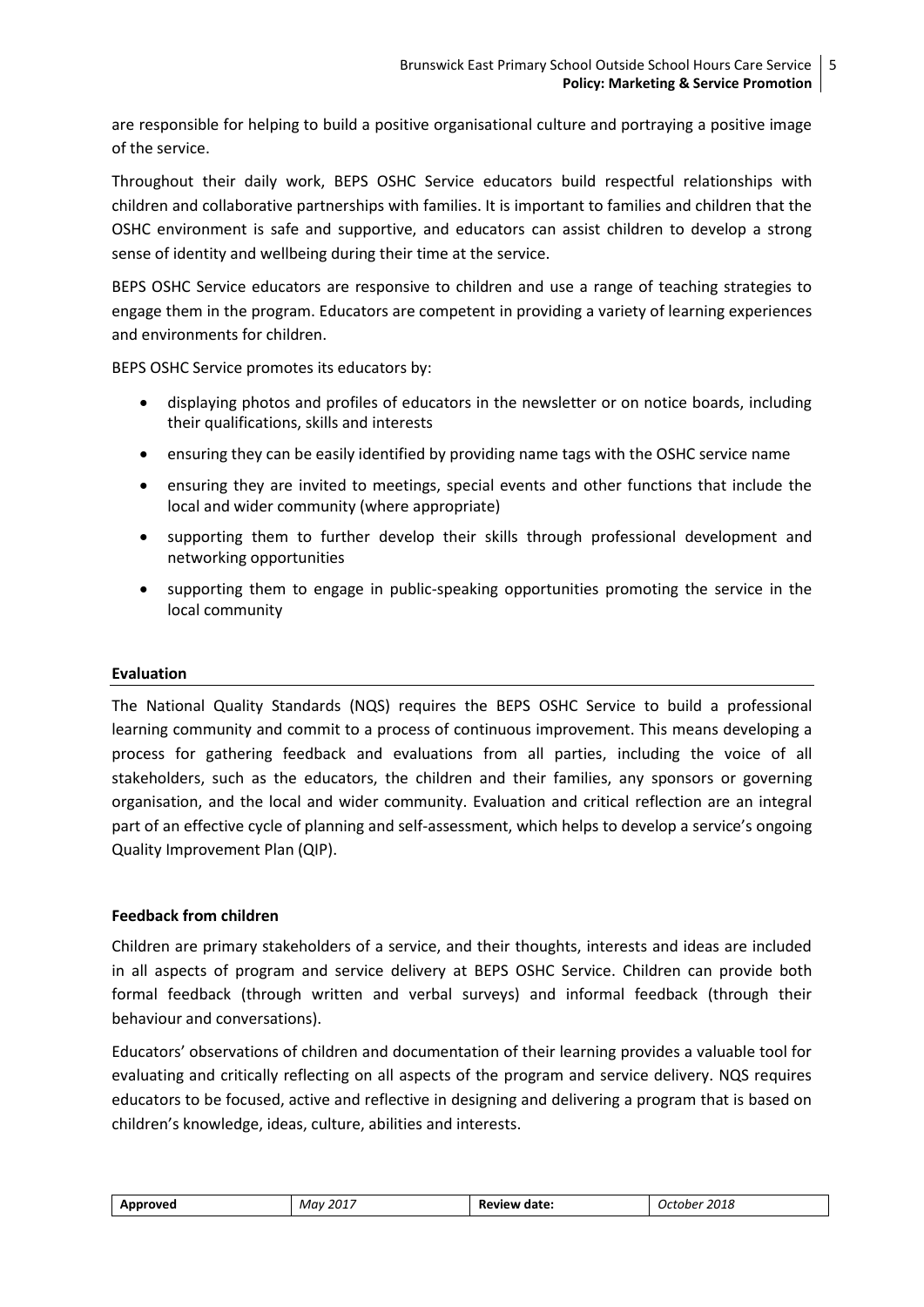## **Feedback from families**

Respectful, supportive relationships with families are integral to the success of BEPS OSHC Service. Through building collaborative partnerships with families, BEPS OSHC Service can create effective ways of communication in order to gain feedback.

BEPS OSHC Service will consider:

- surveying families via email or printed form, about all aspects of service delivery and programming, on an ongoing basis
- supporting educators to document informal feedback from families
- inviting families to be involved in management or advisory committees
- inviting families to share their specific skills and interests with the service
- inviting families to be involved in special events at the service.

#### **Feedback from educators**

The NQS requires all educators to think critically about all aspects of their service delivery, including their programming and their own pedagogy. Formal and informal feedback from educators (including meetings, surveys, feedback forms, performance reviews etc.) contributes to BEPS OSHC Service self-assessment and QIP.

## **Feedback from the community**

Establishing strong links with the community helps to promote and build a strong, resilient service at BEPS OSHC Service. Feedback from the local and wider community enables BEPS OSHC Service to evaluate its service delivery and establish whether BEPS OSHC Service is meeting the needs of the community. Consider a widely published annual survey (including service sponsor, local organisations etc.) or contacting specific community members for feedback.

#### **Photos**

Photos are a great way to engage families, children and the general public in what happens at BEPS OSHC Service. Photos that show all aspects of the program – routines, learning experiences, play spaces, projects, special events and positive relationships – can be a fabulous promotional tool for BEPS OSHC Service. However, it is essential to always have written permission from parents or guardians before taking photos of children, and also important to explain how the photos will be used (e.g. within the service, in newsletter or on a website).

Photos will most probably form part of BEPS OSHC Service documentation of children's learning. This documentation can also be used as a promotional tool, particularly within the local community, to help people to understand the curriculum and the learning that takes place in BEPS OSHC Service. Again, it is essential to consider confidentiality issues and respect families' and children's rights to refuse any publishing of their images.

| <b>`rovec</b><br>-- | 2017<br>Μαν<br>____ | Review<br>date.<br>.<br>______ | 2018<br>cober<br>$\overline{ }$<br>____<br>- - - - - - |
|---------------------|---------------------|--------------------------------|--------------------------------------------------------|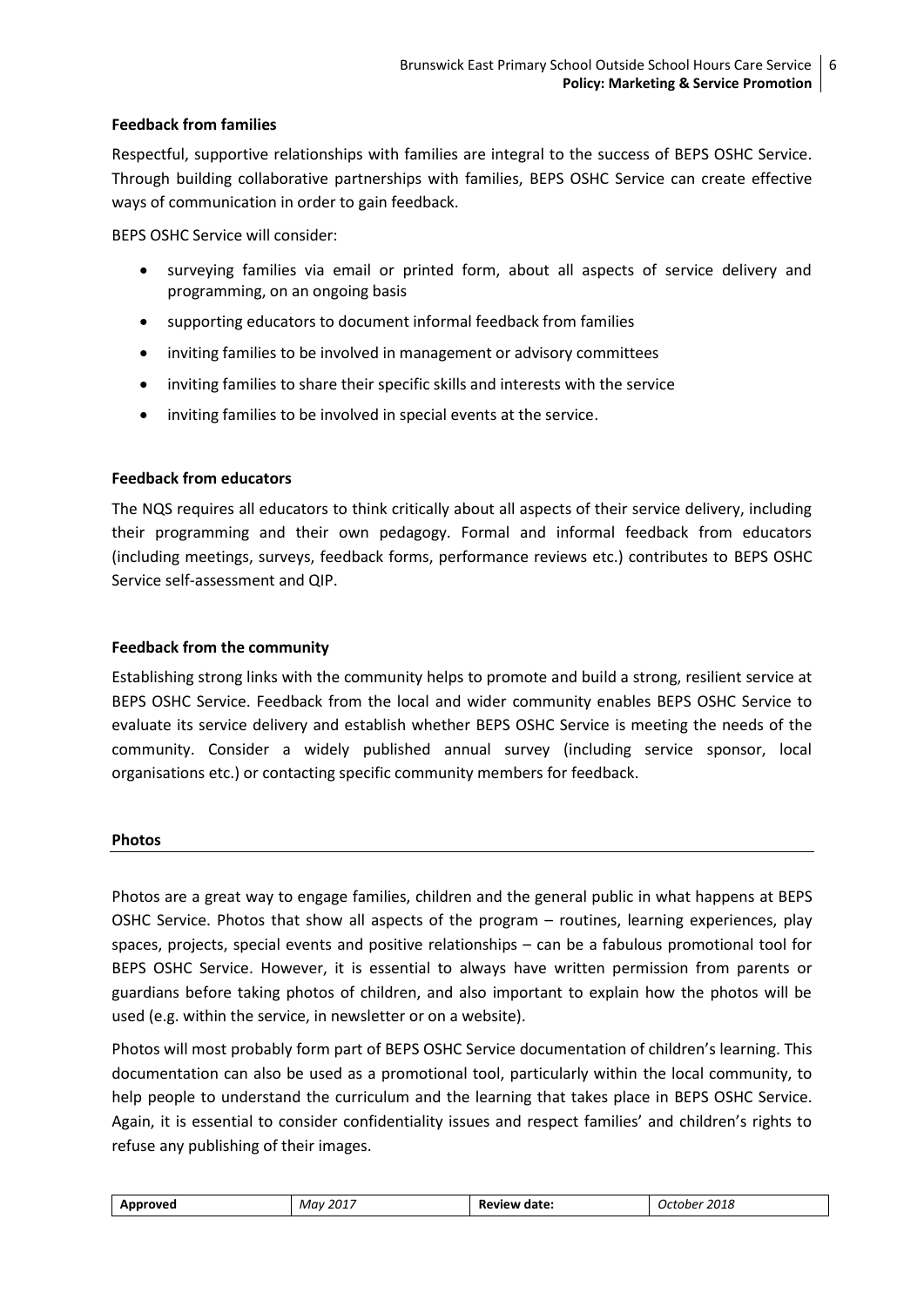Displaying photos of educators and sponsor/committee members is a great way of promoting the BEPS OSHC Service staff and management team.

#### **Local Government**

Local government can be a vital resource and a great way to inform the wider community about BEPS OSHC Service. Families who need care and education for their children and don't know where to find it will often begin by looking through local government publications such as directories, newsletters and pamphlets. BEPS OSHC Service will make contact regularly with Moreland City Council and send them regular information on BEPS OSHC Service so they can update their community directory and website.

BEPS OSHC Service may be able to participate in local community events, such as information days, festivals and celebrations. BEPS OSHC Service could provide displays, or posters, or set up an information stall. BEPS OSHC Service will find out what local government facilities may be utilised. For example, many have recreation equipment, such as tents, giant earth balls and parachutes that can be hired. BEPS OSHC Service and the Moreland City Council can work together to promote the local government's facilities and resources as well as BEPS OSHC Service.

#### **Sharing Resources**

Other local Outside School Hours Care Services may have a collection of equipment and resources that BEPS OSHC Service could share. Simply sharing ideas about how other services approach curriculum development and the NQS can be extremely beneficial. Sharing across service types can also be valuable (i.e. OSHC with long day care, family day care or kindergarten) and can help to build a professional learning community.

#### **Local Newspapers & Radio**

The media is a fantastic way to promote BEPS OSHC Service to a broad range of people. A photograph in the local paper can be a great advertisement, especially when teamed with commentary by BEPS OSHC Service educators, children or families.

BEPS OSHC Service will consider contacting local radio or newspaper if there is a special event coming up at the service.

#### **This policy should be read in conjunction with**:

General Service Information Policy Partnerships with Families Financial Management Policy

| <b>ייר</b><br>____ | .701<br>May | date:<br>אי<br>______ | 2040<br>2018<br>.nne*<br>____<br>- - - - - - |
|--------------------|-------------|-----------------------|----------------------------------------------|